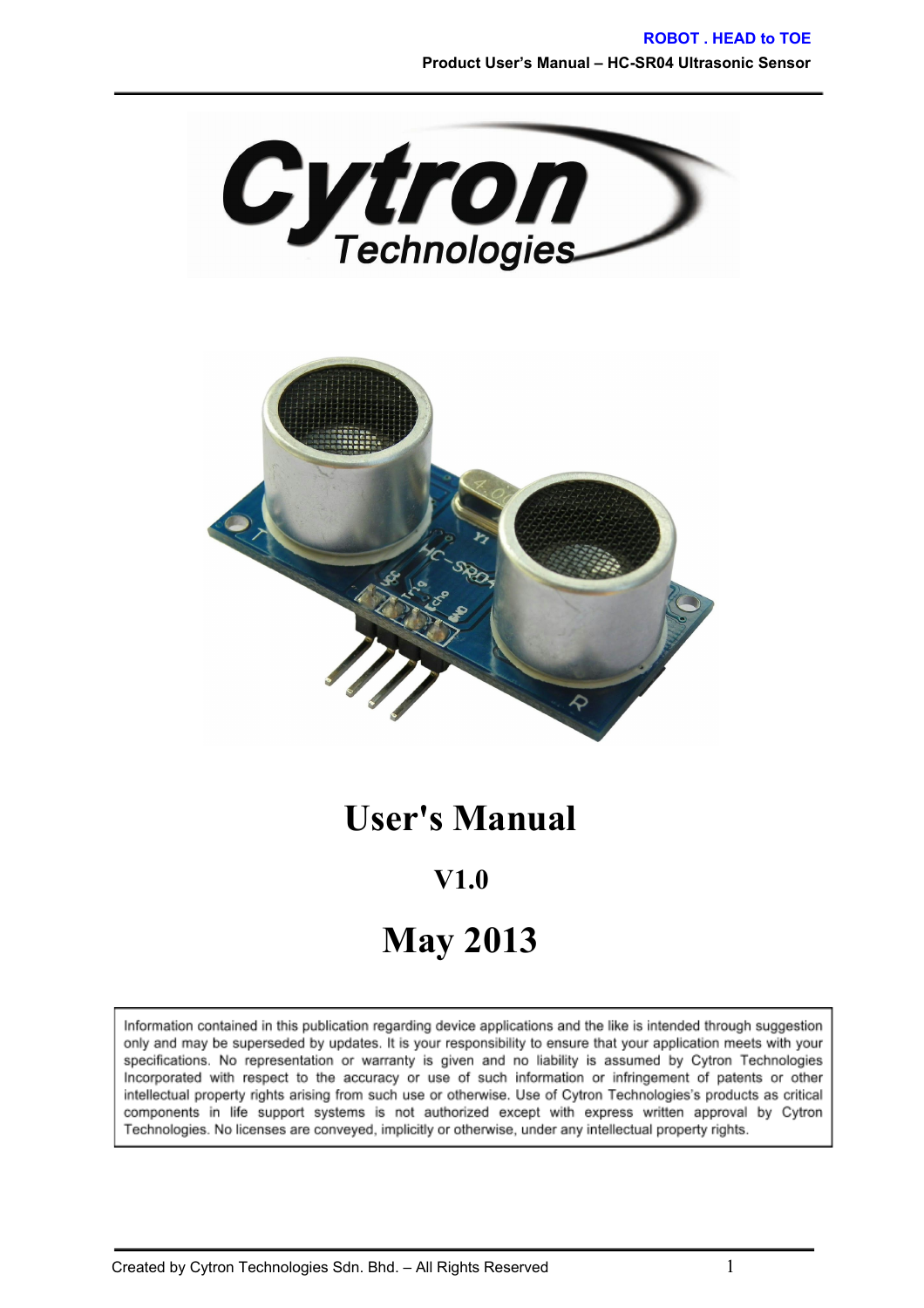## **Index**

| 1. | Introduction                                | 3              |
|----|---------------------------------------------|----------------|
| 2. | <b>Packing List</b>                         | 4              |
| 3. | <b>Product Layout</b>                       | 5              |
| 4. | <b>Product Specification and Limitation</b> | 6              |
| 5. | Operation                                   | $\overline{7}$ |
| 6. | Hardware Interface                          | 8              |
| 7. | <b>Example Code</b>                         | 9              |
| 8. | <b>Warranty</b>                             | 10             |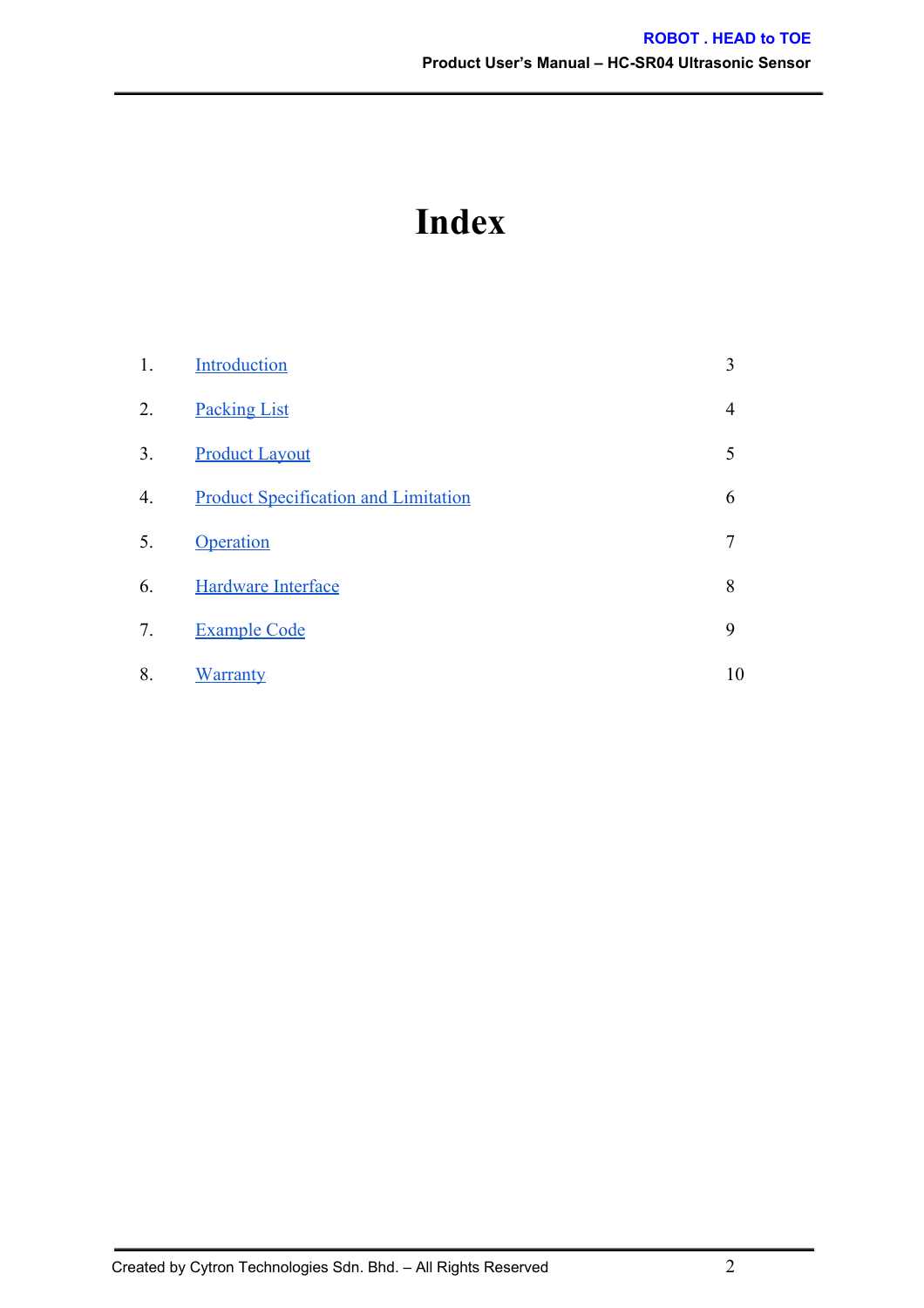#### <span id="page-2-0"></span>**1.0 INTRODUCTION**

The HC-SR04 ultrasonic sensor uses sonar to determine distance to an object like bats or dolphins do. It offers excellent non-contact range detection with high accuracy and stable readings in an easy-to-use package. From 2cm to 400 cm or 1" to 13 feet. It operation is not affected by sunlight or black material like Sharp rangefinders are (although acoustically soft materials like cloth can be difficult to detect). It comes complete with ultrasonic transmitter and receiver module.

#### **Features:**

- Power Supply :+5V DC
- Quiescent Current : <2mA
- Working Currnt: 15mA
- Effectual Angle:  $\leq 15^{\circ}$
- Ranging Distance :  $2cm 400$  cm/1" 13ft
- Resolution : 0.3 cm
- Measuring Angle: 30 degree
- Trigger Input Pulse width: 10uS
- Dimension: 45mm x 20mm x 15mm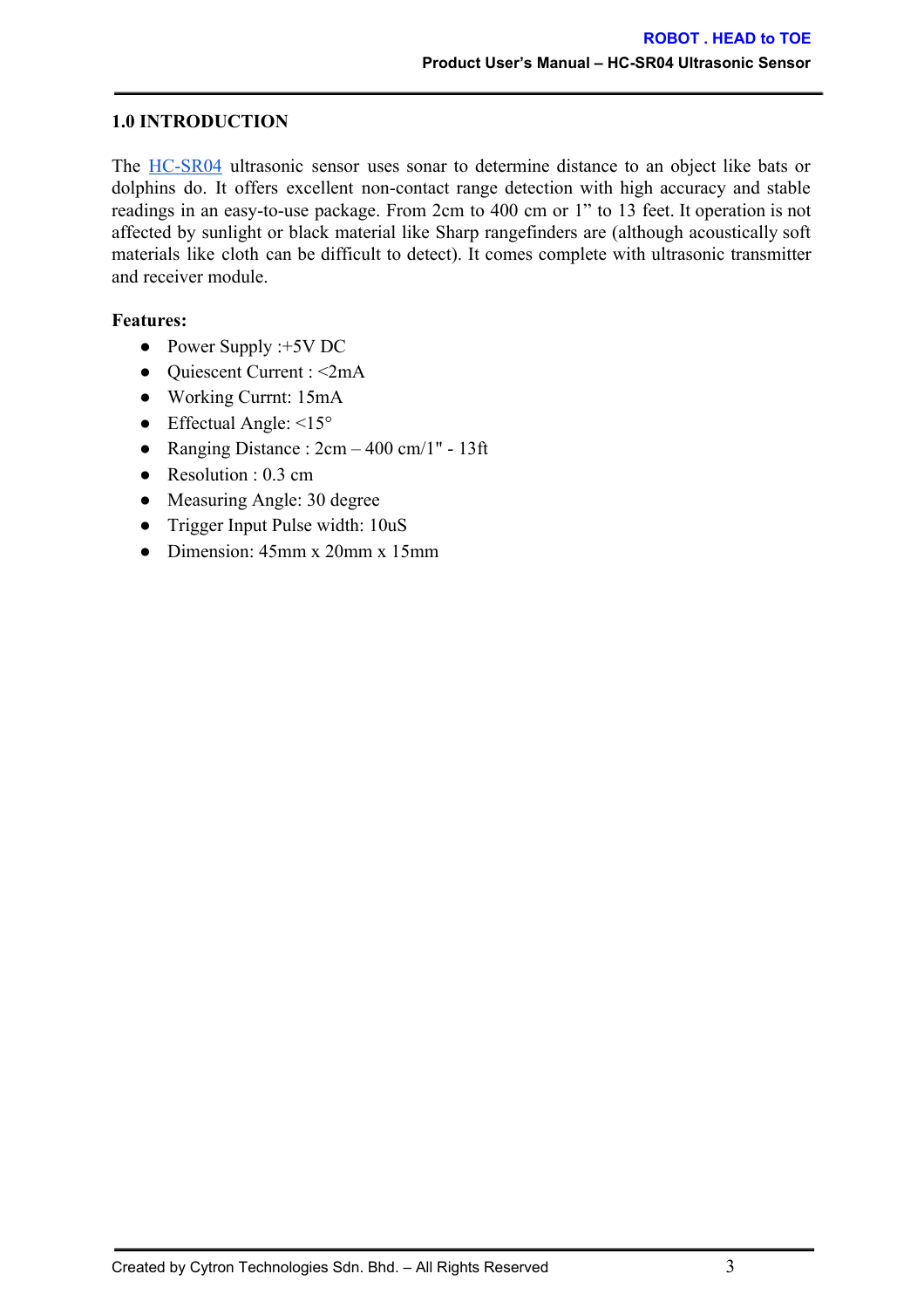#### <span id="page-3-0"></span>**2.0 PACKING LIST**



1.  $1 \times \text{HC-SR04}$  module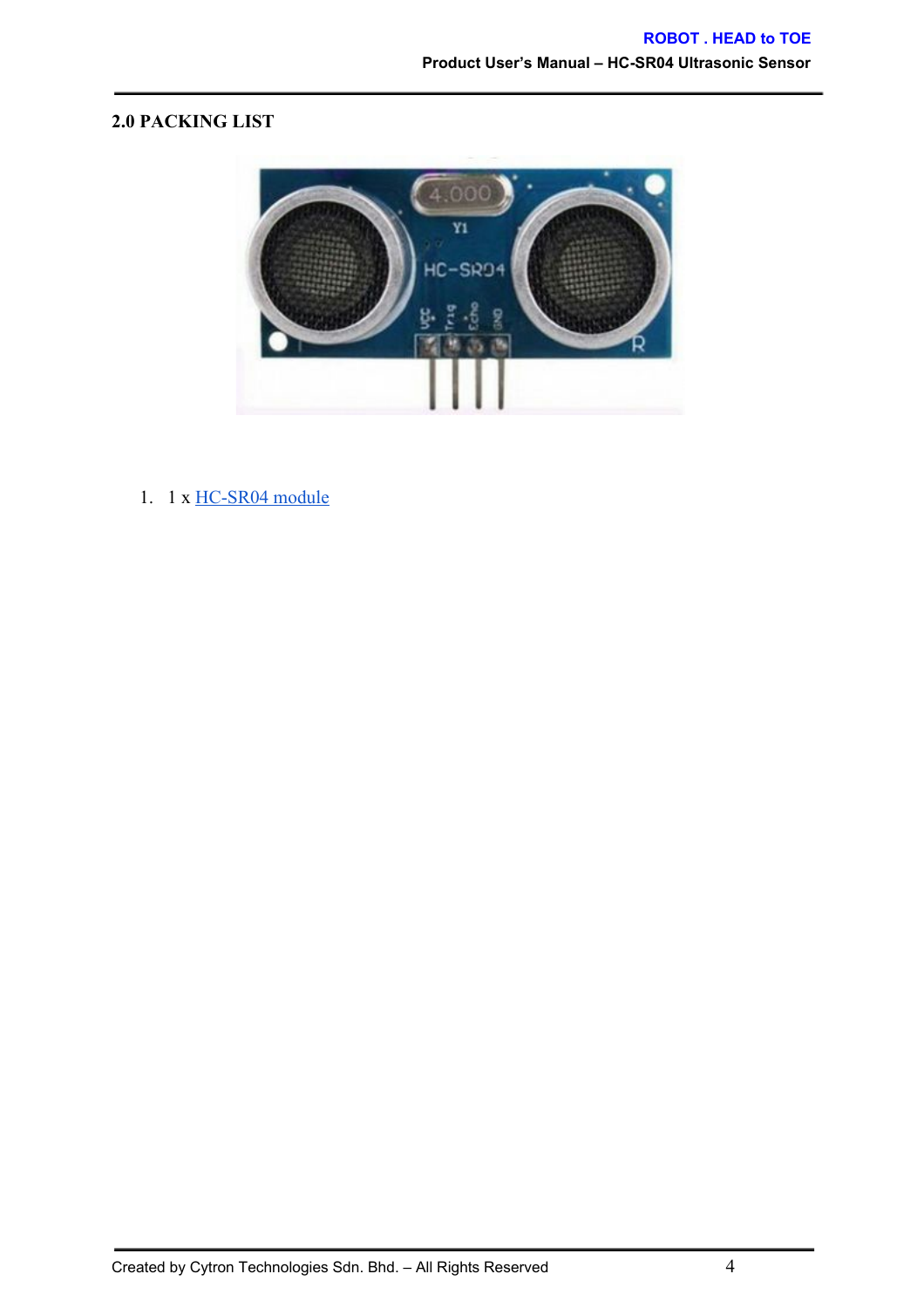#### <span id="page-4-0"></span>**3.0 PRODUCT LAYOUT**

![](_page_4_Picture_2.jpeg)

 $VCC = +5VDC$ Trig = Trigger input of Sensor Echo = Echo output of Sensor  $GND = GND$ 

![](_page_4_Figure_4.jpeg)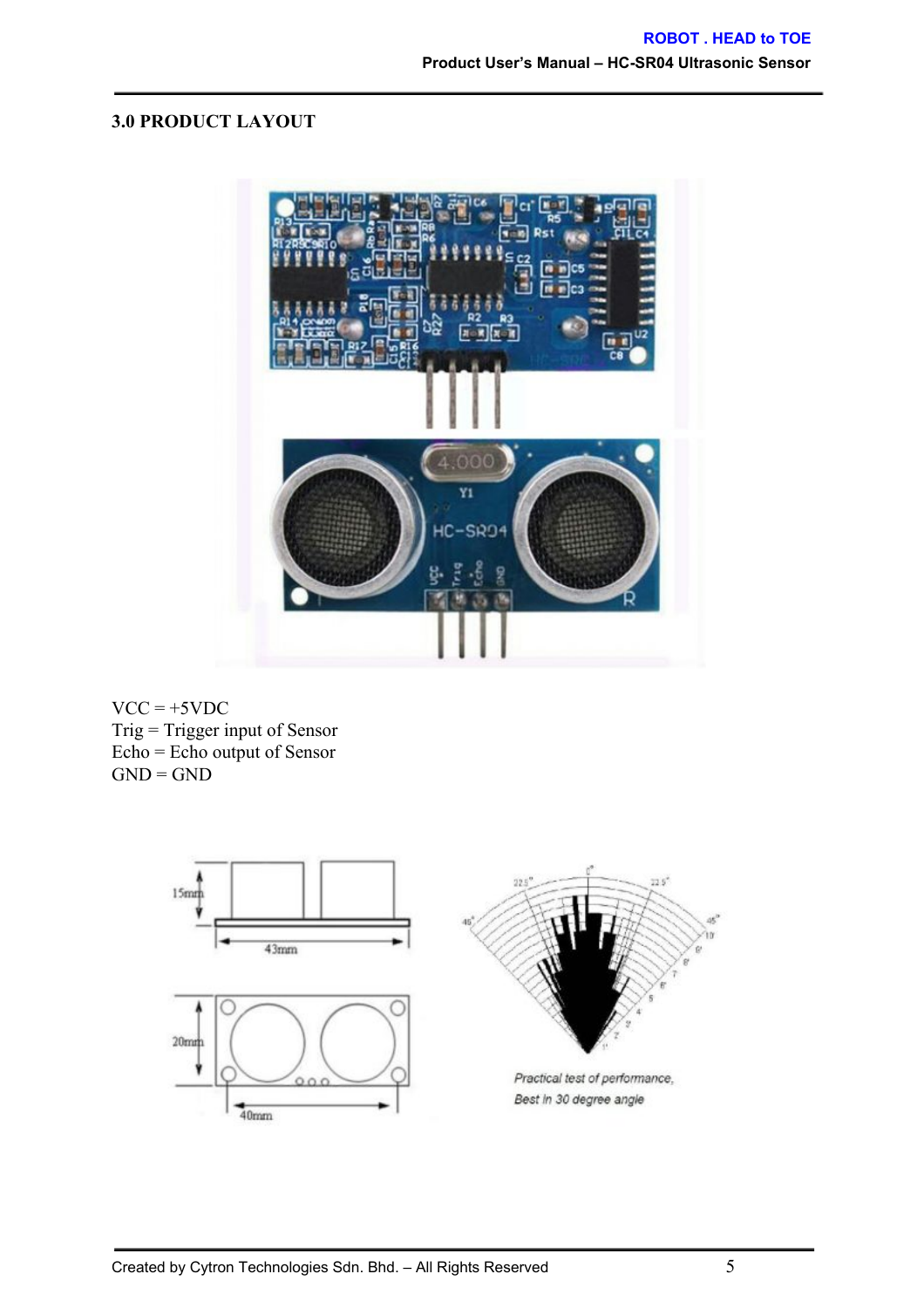### <span id="page-5-0"></span>**4.0 PRODUCT SPECIFICATION AND LIMITATIONS**

| <b>Parameter</b>            | Min | Typ. | <b>Max</b> | Unit |
|-----------------------------|-----|------|------------|------|
| <b>Operating Voltage</b>    |     | 5.0  | 5.5        |      |
| Quiescent Current           |     | 2    | 2.5        | mA   |
| <b>Working Current</b>      |     | 15   | 20         | mA   |
| <b>Ultrasonic Frequency</b> |     | 40   | -          | kHz  |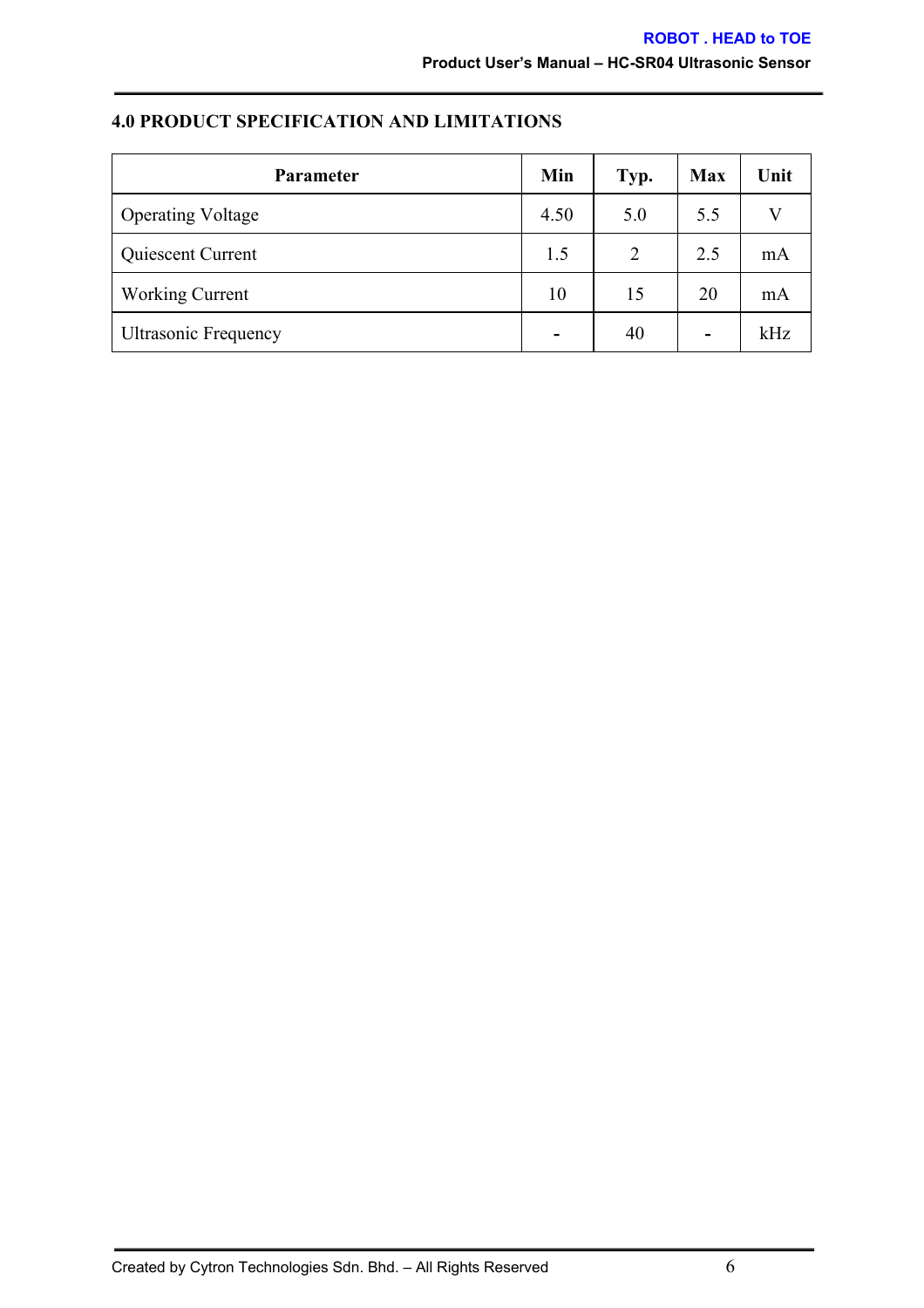#### <span id="page-6-0"></span>**5.0 OPERATION**

The timing diagram of **HC-SR04** is shown. To start measurement, Trig of SR04 must receive a pulse of high (5V) for at least 10us, this will initiate the sensor will transmit out 8 cycle of ultrasonic burst at 40kHz and wait for the reflected ultrasonic burst. When the sensor detected ultrasonic from receiver, it will set the Echo pin to high (5V) and delay for a period (width) which proportion to distance. To obtain the distance, measure the width (Ton) of Echo pin.

Time = Width of Echo pulse, in uS (micro second)

- Distance in centimeters  $=$  Time / 58
- Distance in inches  $=$  Time / 148
- Or you can utilize the speed of sound, which is  $340m/s$

![](_page_6_Figure_7.jpeg)

Note:

- Please connect the GND pin first before supplying power to VCC.
- Please make sure the surface of object to be detect should have at least 0.5 meter<sup>2</sup> for better performance.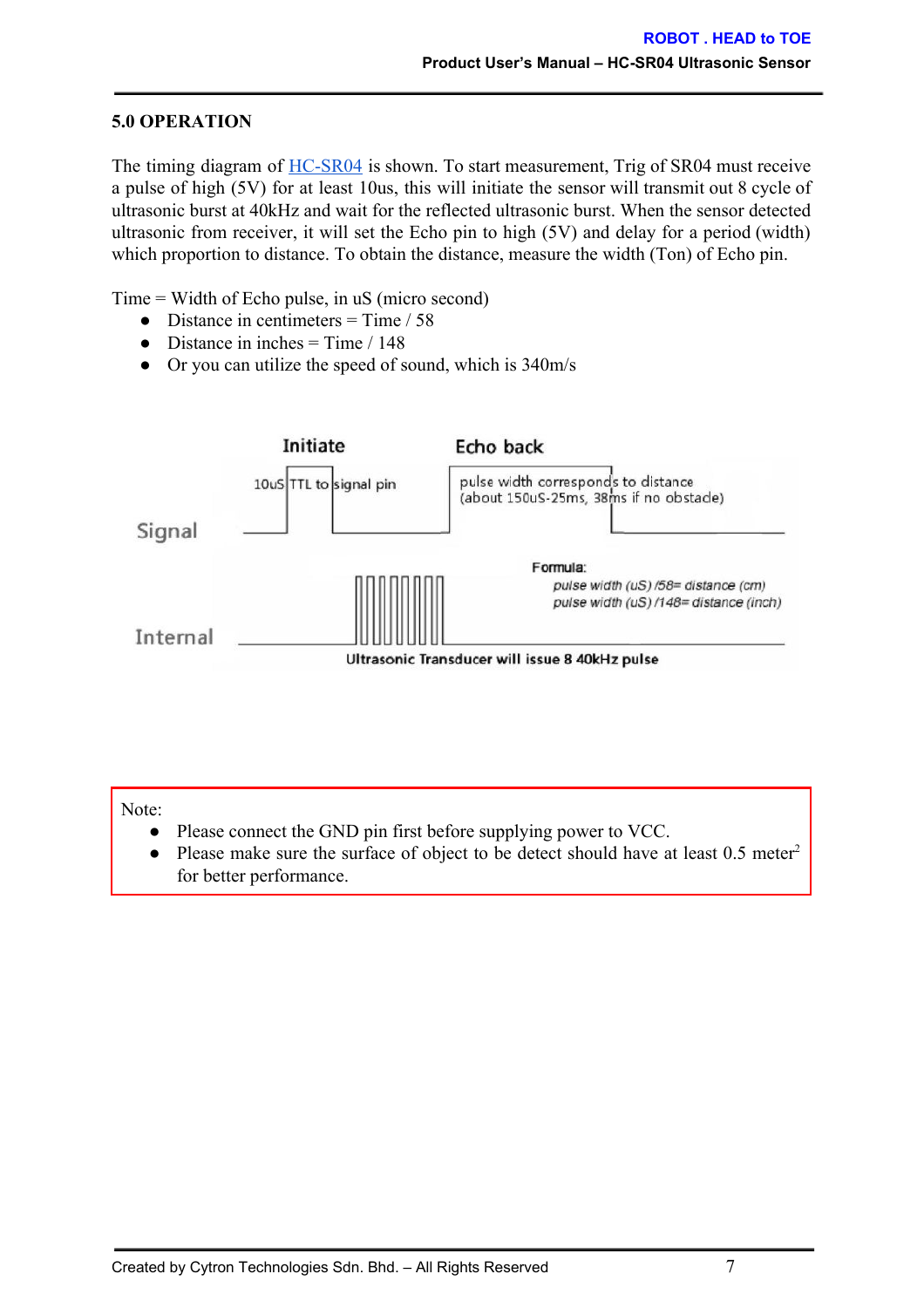#### <span id="page-7-0"></span>**6.0 HARDWARE INTERFACE**

Here is example connection for Ultrasonic Ranging module to Arduino UNO board. It can be interface with any microcontroller with digital input such as PIC, [SK40C,](http://cytron.com.my/p-sk40c) [SK28A,](http://cytron.com.my/p-sk28a) [SKds40A,](http://cytron.com.my/p-skds40a) [Arduino](http://cytron.com.my/c-441-arduino/c-442-main-board) series.

![](_page_7_Picture_3.jpeg)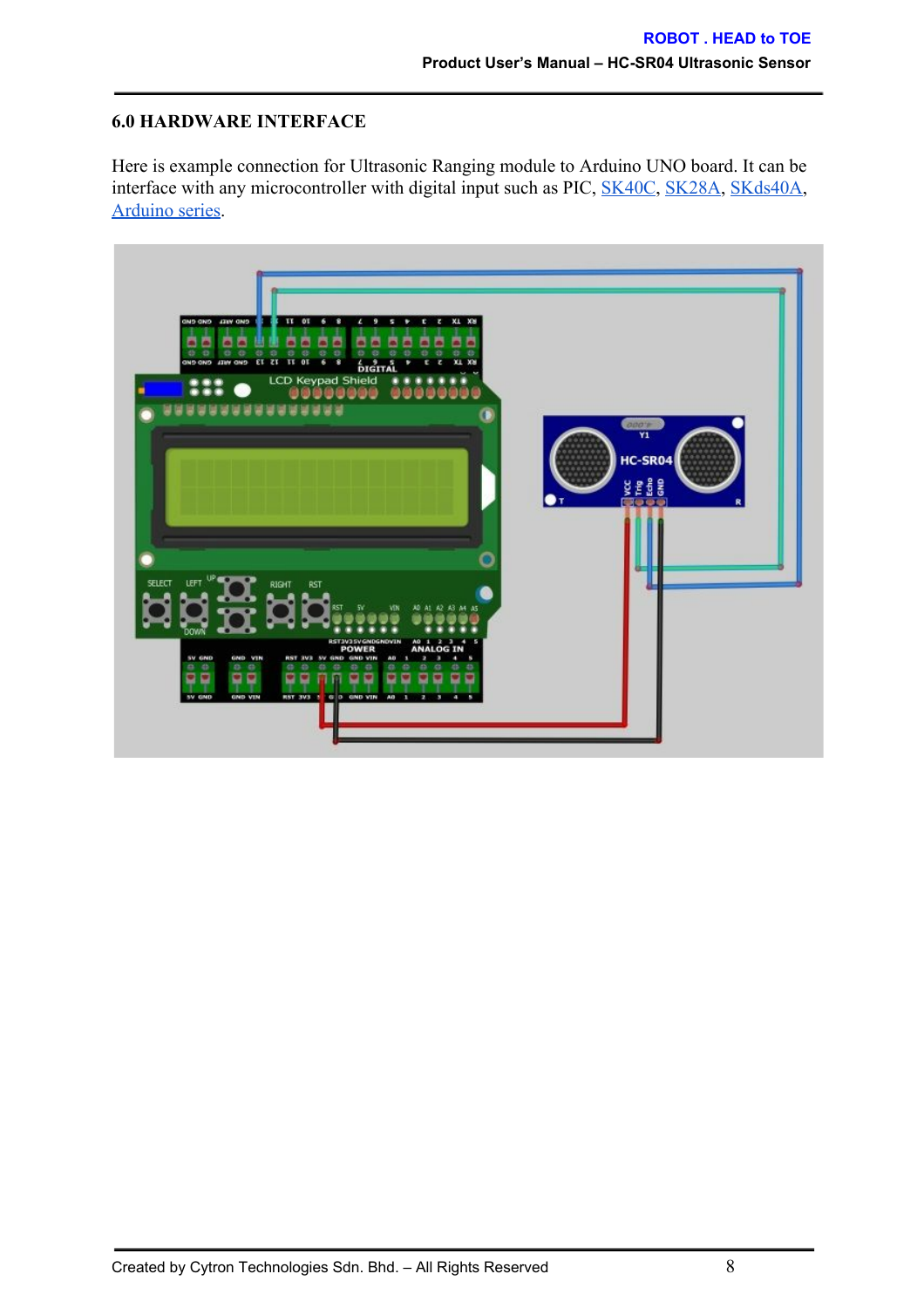#### <span id="page-8-0"></span>**7.0 EXAMPLE CODE**

This is [example](http://cytron.com.my/p-sn-hc-sr04) code Ultrasonic Ranging module. Please download the complete code at the product page.

```
#include "Ultrasonic.h"
#include <LiquidCrystal.h>
LiquidCrystal 1cd(8, 9, 4, 5, 6, 7);
Ultrasonic ultrasonic(12,13);
void setup() {
lcd. begin(16, 2);
1cd. setCursor(0, 0);lcd.print("HC-SR4 testing..");
delay(1000);
\overline{\phantom{a}}void loop ()
\{//lcd.clear();lcd. setCursort(0, 1);lcd.print(ultrasonic.Ranging(CM));
  lcd.print("cm ");
  delay(100);\}
```